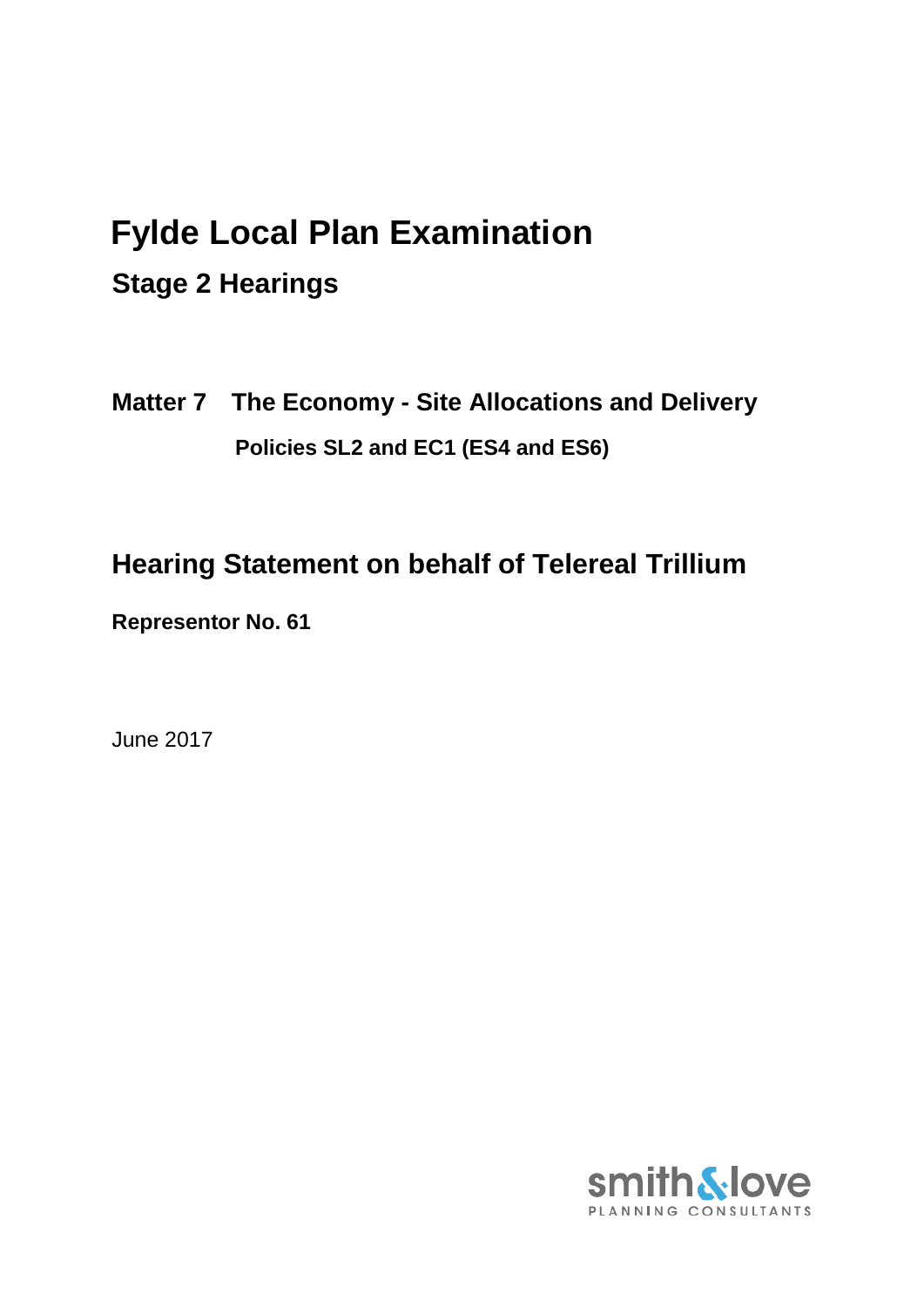## **1 Introduction**

- 1.1 This Hearing Statement is submitted on behalf of Telereal Trillium in connection with the proposed allocation of its residual landholdings at the Blackpool and Fylde Industrial Estate, Whitehills and at Brunel Way, Whitehills.
- 1.2 It responds to relevant questions set out in Matter 7 of the Inspector's Matters, Issues and Questions for the Stage 2 Hearings dated the 15<sup>th</sup> May 2017, and should be read in conjunction with the preceding representations submitted to the Publication version of the Local Plan on behalf of Telereal Trillium in September 2016.

### **2 Matter 7: The Economy - Site Allocations and Delivery**

*Issue Does the Plan set out a positively prepared strategy for the delivery of economic development (Employment, Retail Centres, Leisure Culture and Tourism Development) within Fylde that is justified, effective and consistent with national policy?* 

#### *Site Allocations - Policies SL1 - SL4 and EC1*

- *Q48 Are these policies up-to-date with regards to the allocation of employment sites? Is there justification for the allocation of any other sites (such as land SW of junction 3 of the M55, Corner Hall Farm)?*
- 2.1 No comment
	- *Q49 Is Policy EC1 allocating sites and if so should it state this? Does the policy duplicate allocations set out in Policies SL1 - SL4?*
- 2.2 Policy EC1 is a site allocations policy crossed referred to the Policies Map, which makes provision to meet the net residual business and industrial land requirement of 62 ha for the Plan period identified in Table 3 of the policy supporting text. There is duplication with Policies SL1 - SL5 which also allocate the same employment sites, together with housing and mixeduse sites within each Strategic Location and at the Non-Strategic Development Site locations.
- 2.3 The Plan might benefit from clearer explanation / simplification between the purpose of Chapter 7 and Chapter 9 but the duplication is not detrimental to the document.
	- *Q50 Is the methodology for site assessment and selection robust and justified?*
- 2.4 No comment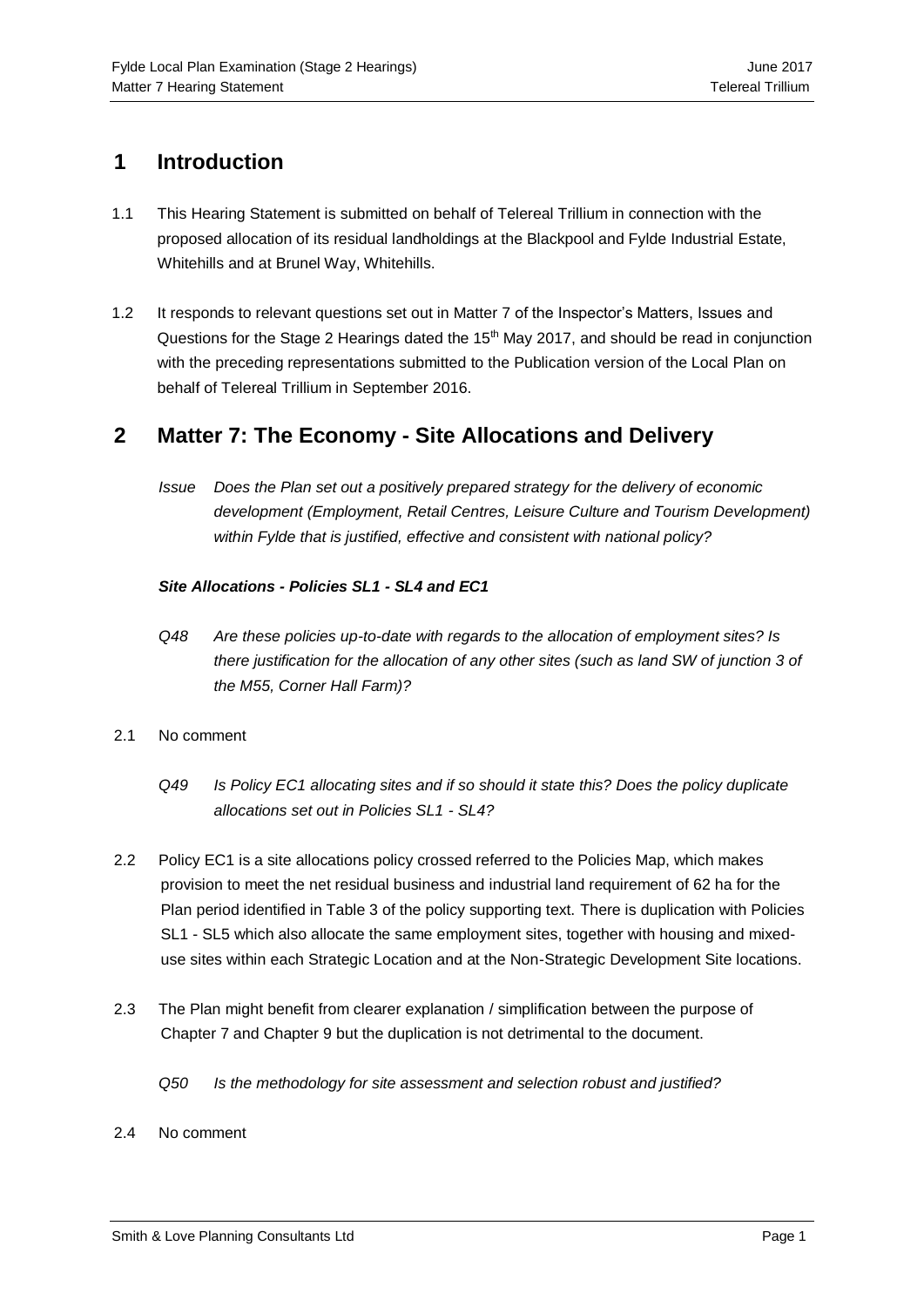- *Q51 Are the proposed site allocations justified and deliverable? Is there justification for some sites to be removed from the policies (such as ES1)?*
- 2.5 Telereal Trillium does not agree that development of its land identified as Site ES4 on the draft Policies Map, should be limited to Class B1, B2 and B8 employment development as proposed in draft Policy EC1 and Policy SL2.
- 2.6 The site forms the northwest corner of the central core of land within the Whitehills Local Service Centre, and lies immediately adjacent to the proposed mixed housing and employment allocation MUS1. There is no obvious reason for annexing Site ES4 from MUS1 other than rolling-forward the extant employment allocation from the current Local Plan without review.
- 2.7 This is a missed opportunity as;
	- a) the land has never been developed for more than 20 years throughout the previous local plan period, and Paragraph 22 of the Framework advises that planning policies should avoid the long term protection of sites allocated for employment use where there is no reasonable prospect of a site being used for that purpose, in favour of more beneficial alternative uses, and;
	- b) the land lends itself to being beneficially included as part of the MUS1 allocation so that there is a greater prospect of it being developed and not left sterilised and unused. The land shares a strong physical connection with MUS1 which does not extend solely to the south of parcel ES4 on the opposite side of Old House Lane, but it bridges Old House Lane and extends onto the land immediately east of ES4.
- 2.8 Telereal Trillium therefore requested that Site ES4 should be incorporated within MUS1 to allow the land to be used to its maximum potential as part of a wider master-planned development that will be commercially viable and attractive to the market, and will thereby offer much greater certainty and likelihood of delivery.
- 2.9 This has not happened, and since the submission of the representations by Telereal Trillium, the Council has resolved to approve outline planning application (ref. 15/0114) for Site MUS1 on the 11<sup>th</sup> January 2017 subject to a S106 agreement. This is for mixed use development of up to 265 dwellings and 1.5 ha of employment development (Classes B1, B2 and B8) with all matters reserved except access. The committee report and illustrative masterplan for the application are attached at Appendices 1 and 2 to this Statement.
- 2.10 The proposed mix of residential and employment uses is considered on page 18 of the officer committee report (Appendix 1). This confirms that the mix of land uses is considered acceptable and the employment parcel is appropriately located to the south of the residential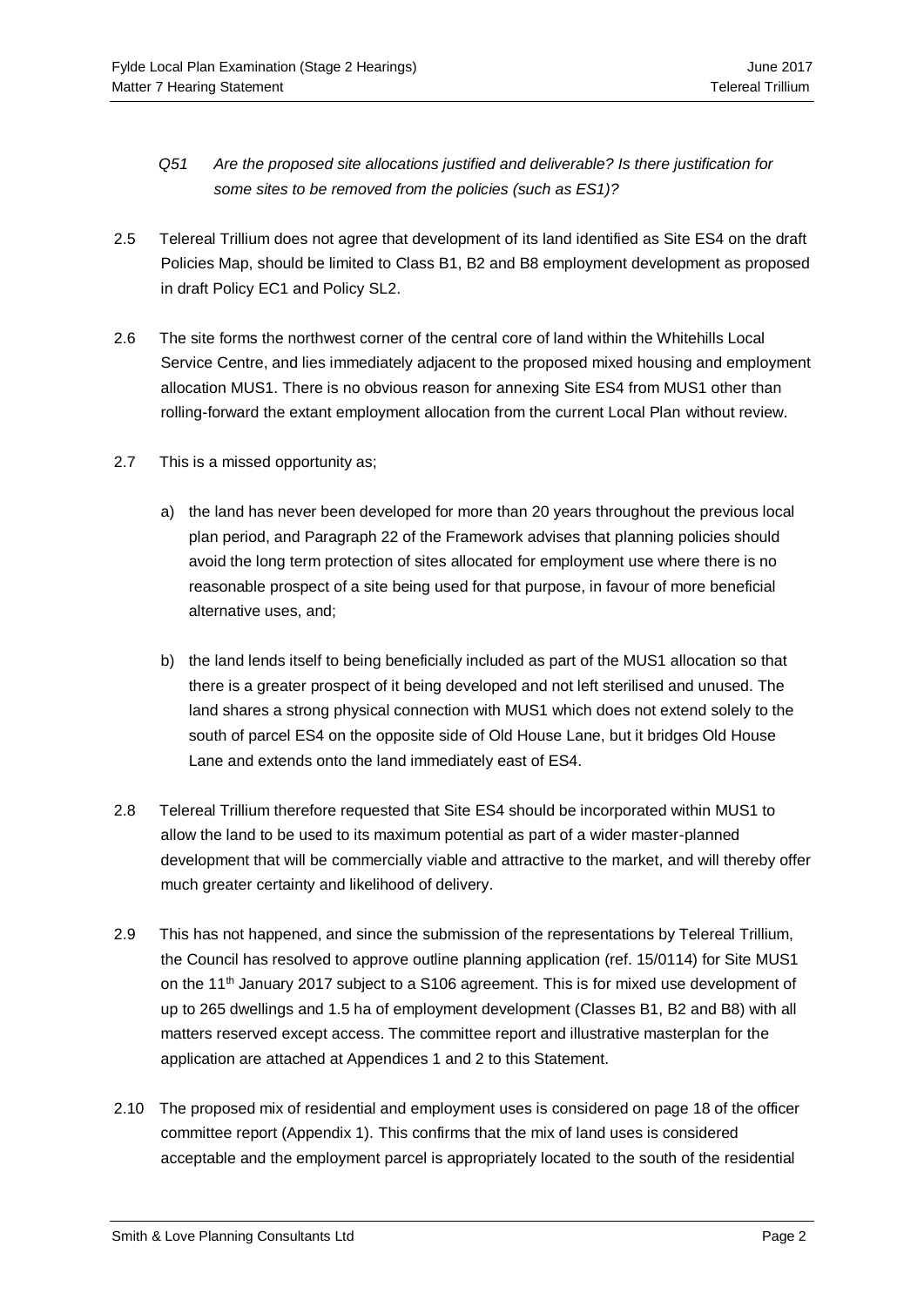area adjacent to existing employment uses. The shortfall of employment land against the expected yield of Site MUS1 in draft Policies SL2 and EC1, is also justified on the basis that the site is constrained by an overhead powerline easement, existing development and the need for landscaped buffers between residential and employment uses.

- 2.11 Telereal Trillium understands that the S106 agreement is nearing completing and once granted, the outline planning permission will then be a material consideration influencing the development of Site ES4. The illustrative masterplan (Appendix 2) showing the likely distribution of uses within Site MUS1, shows there is no proposed landscape buffer along the boundary with Site ES4 compared to the extensive buffers with the employment land to the south. Developing Site ES4 for B1, B2 and/or B8 employment uses is therefore now likely to be incompatible with the (pending) committed development on Site MUS1. It is also doubtful that the fragmented nature of Site ES4 by reason of existing development, the overhead powerline easement and the need for sufficient landscaping to screen it from the adjacent approved residential development, will prevent its delivery for employment uses. Telereal Trillium therefore considers that taking account of the changed circumstances affecting Site MUS1, its land forming Site ES4 should be removed from the schedule of proposed employment land allocations in Policies SL2 and EC1, and the site should be reallocated for housing.
	- *Q52 Policy EC1 lists appropriate use classes for each site - are these justified and effective? Is there justification for some sites to be allocated for other uses (such as sites MUS2, ES4, ES5, ES6)? What is the purpose of including the term 'where unacceptable harm is not caused, the following uses will be permitted…..' when appropriate uses are already listed within the policy?*
- 2.12 In the event Site ES4 is retained as a proposed employment site allocation and is not reallocated for housing development, Telereal Trillium considers that it and Site ES6 on the north side of Brunel Way, should be able to accommodate a wider range of employment / commercial uses and not be restricted to solely Class B1, B2 and B8 uses. There are two reasons for this;
	- a) Telereal Trillium owns Peel Park, which includes Sites ES4 and ES6, and comprises the 13,600 sqm Government Offices building accommodating the DWP Head Office and its annex, and the surrounding serviced land and car parks. Following the on-going rationalisation of the civil service estate in Fylde and Wyre and the transfer of staff, the DWP office at Peel Park is the largest employer in Whitehills and will remain to be a major, and increasing, generator of investment and expenditure in the area. Telereal Trillium therefore wishes to ensure that the economic development potential of its remaining land asset at Peel Park is therefore maximised and tailored to attract compatible,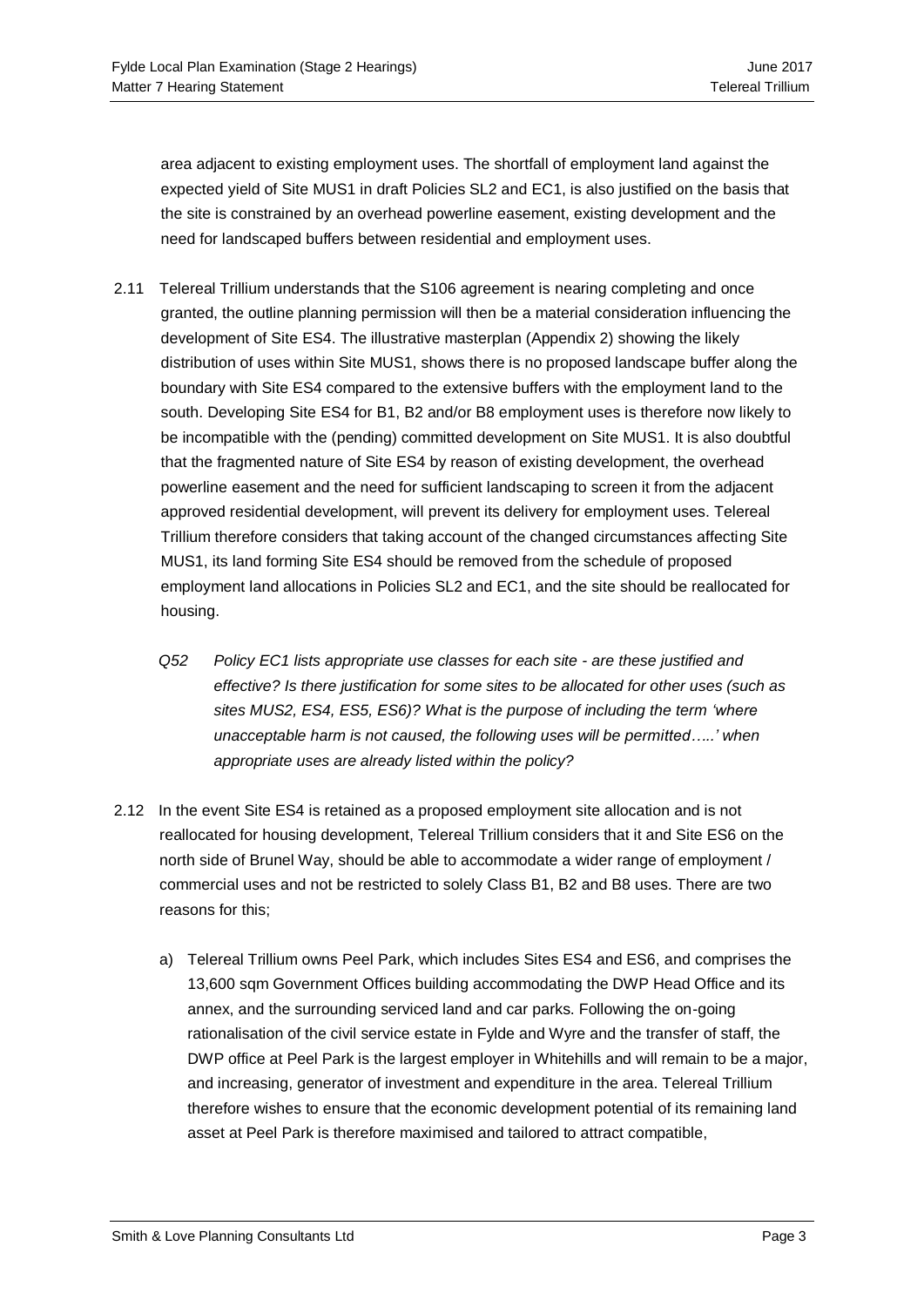supplementary and complementary uses that will not prejudice the continued occupation and future expansion of the DWP and its Agencies.

The Company does not consider that the high quality 'business-park' nature, location and means of access to its remaining land, is therefore suitable for conflicting light industry Class B1(c), general industry B2 and/or distribution B8 uses.

- b) Secondly, Telereal Trillium considers that limiting the potential of Sites ES4 and ES6 to Classes B1, B2 and B8 development overlooks a number of other employment-generating uses that will add to the overall critical mass of the Whitehills Local Service Centre as a strategic employment location. These could include a range of complementary / ancillary uses such as conference facilities, hotels, an improved food and drink / hospitality offer, certain types of retail / showrooms, private and public health and education development (Classes A1, A3, C1, D1 and D2 and Sui Generis uses).
- 2.13 This wider range of uses would serve to strengthen the Whitehills area and local economy, by supporting the existing uses in the area and/or by diversifying the range of businesses and activity / critical mass, and thereby improving its function as a strategic employment / business destination on the M55 corridor, and a place to live and work.
	- *Q53 Where Policy EC1 refers to alternative uses for allocated and existing sites should cross reference be made to other Plan policies such as Policies GD7 and GD8?*

#### 2.14 No comment

- *Q54 Is it effective to list existing employment sites in Policy EC1? Is the list justified, based on up-to-date evidence and in accordance with paragraph 22 of the Framework? Are all sites still active employment sites or is there justification for some sites to be removed from the list (such as Mythop Lodge)? Is the list consistent with Appendix 6 as referred to in paragraph 9.17?*
- 2.15 No comment

### **Appendices**

- Appendix 1 Officer Report for planning application ref. 15/0114 presented to the Development Management Committee on the 11<sup>th</sup> January 2017
- Appendix 2 Proposed Illustrative Plan (Option 4 Rev A) for planning application ref. 15/0114 resolved to be approved subject to completion of a S106 agreement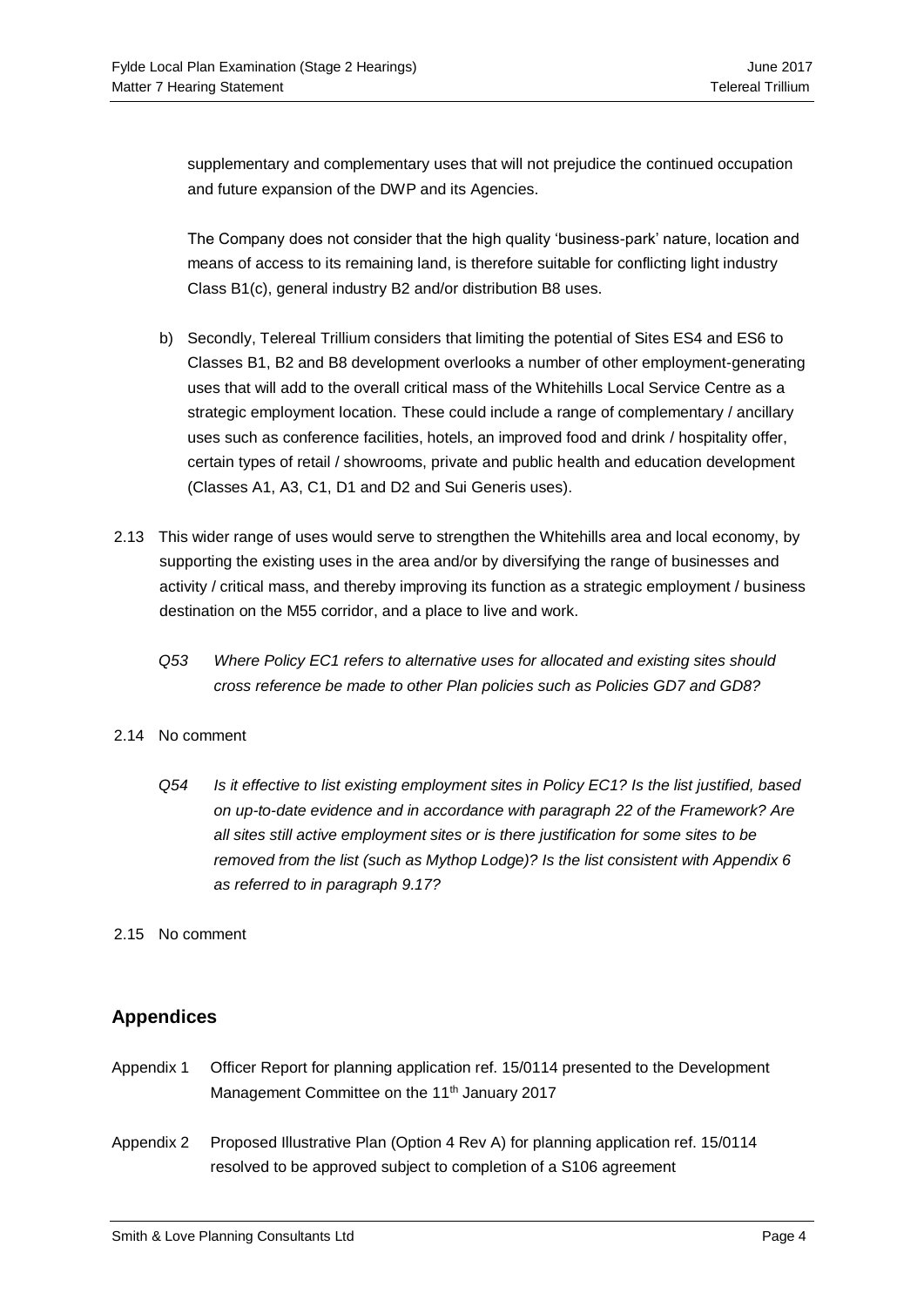**Appendix 1**

**Officer Report for planning application ref. 15/0114 presented to the Development Management Committee on the 11th January 2017**